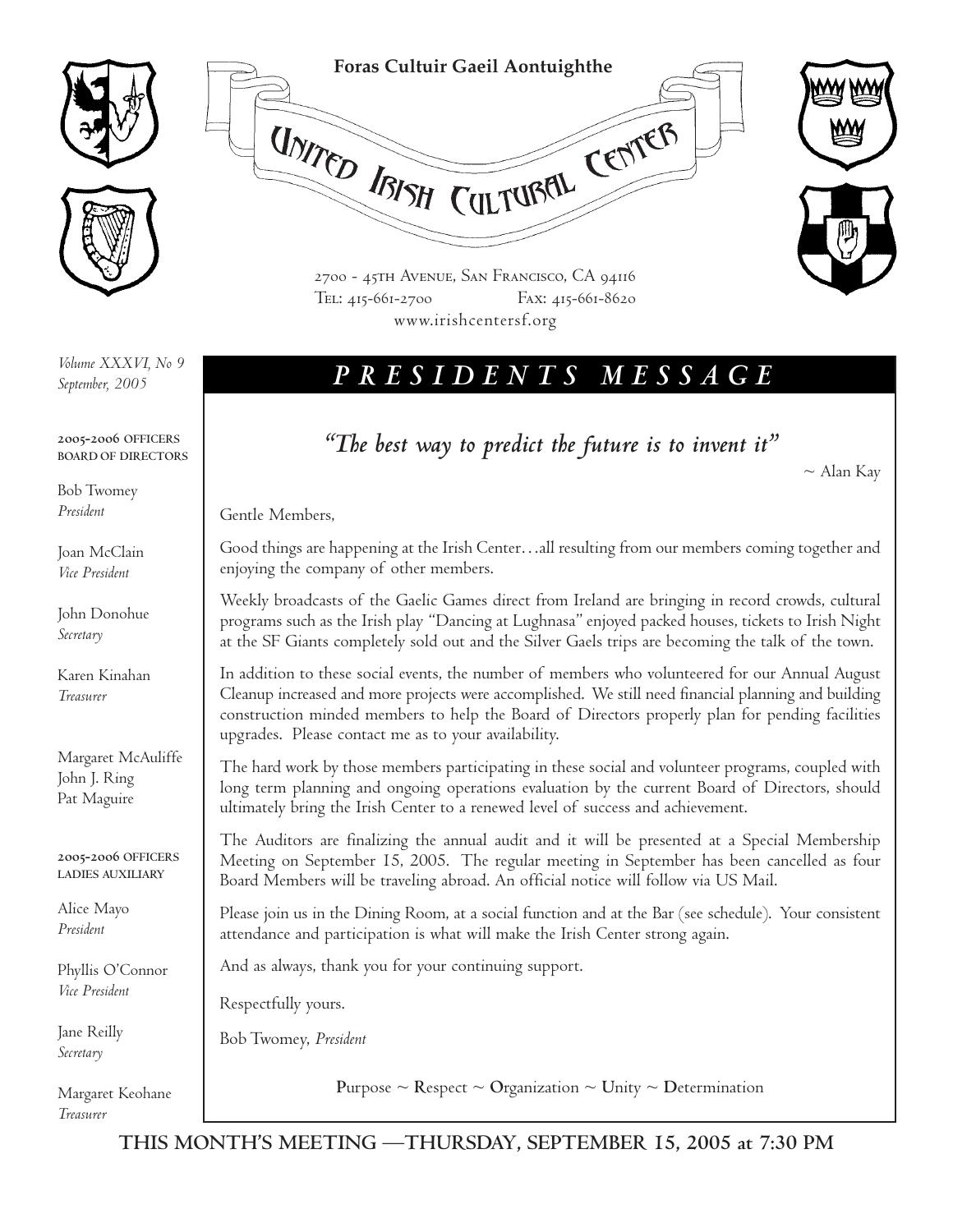

### **Foras Cultuir Gaeil Aontuighthe**

UNITED IBISH CULTUBEL CENTER



2700 - 45th Avenue, San Francisco, CA 94116 Tel: 415-661-2700 Fax: 415-661-8620 www.irishcentersf.org

*October, 2005*

# *PRESIDENTS MESSAGE Volume XXXVI, No 10*

### **2005-2006 OFFICERS BOARD OF DIRECTORS**

Bob Twomey *President*

Joan McClain *Vice President*

John Donohue *Secretary*

Karen Kinahan *Treasurer*

Margaret McAuliffe John J. Ring Pat Maguire

**2005-2006 OFFICERS LADIES AUXILIARY**

Alice Mayo *President*

Phyllis O'Connor *Vice President*

Jane Reilly *Secretary*

Margaret Keohane *Treasurer*

Gentle Members,

UICC Secretary John Donohue and I have just returned from a wonderful excursion with the Cork Sister City Delegation. We enjoyed the company of several UICC members and others traveling around visiting the sites of Ireland. It was a fabulous trip and I hope to return soon.

Among the sites we saw were the wonders of Cork City, the Heritage Center at Cobh, the Castle at Blarney, the fishing village at Kinsale, the Ambassador's Residence at Phoenix Park in Dublin, Malahide Village and the beautiful countryside.

My cousin Johnny and his wife from Cork provided tickets for the All Ireland Gaelic Football Finals in Dublin. The energy level and excitement was contagious. I couldn't help but think how lucky we are to have the games shown live each Sunday at the UICC. Thanks to Pat Dillon, John Manning, Diarmuid Philpott, Martin Falvey, Joannie O'Leary, Kathleen Manning, Nora Mullane, Dora Quirke and Joan McClain for showing up at 5:00 am each Sunday and making this available to us all.

As we head into the fall and winter months, the UICC will be expanding our programs making the facility more available to our members. Our recent picnic was quite successful drawing large numbers. The annual Mass for deceased members, special concerts, teen dances, school programs and 2nd Friday Comedy are on the docket.

Please make every effort to support upcoming events, as well as the bar and dining room. A new menu is forthcoming.

There will also be a Benefit for Seamus Whitney who was recently in a very serious accident. I hope you will all attend.

Respectfully yours.

Bob Twomey, *President*

**Purpose**  $\sim$  **Respect**  $\sim$  **Organization**  $\sim$  **Unity**  $\sim$  **Determination**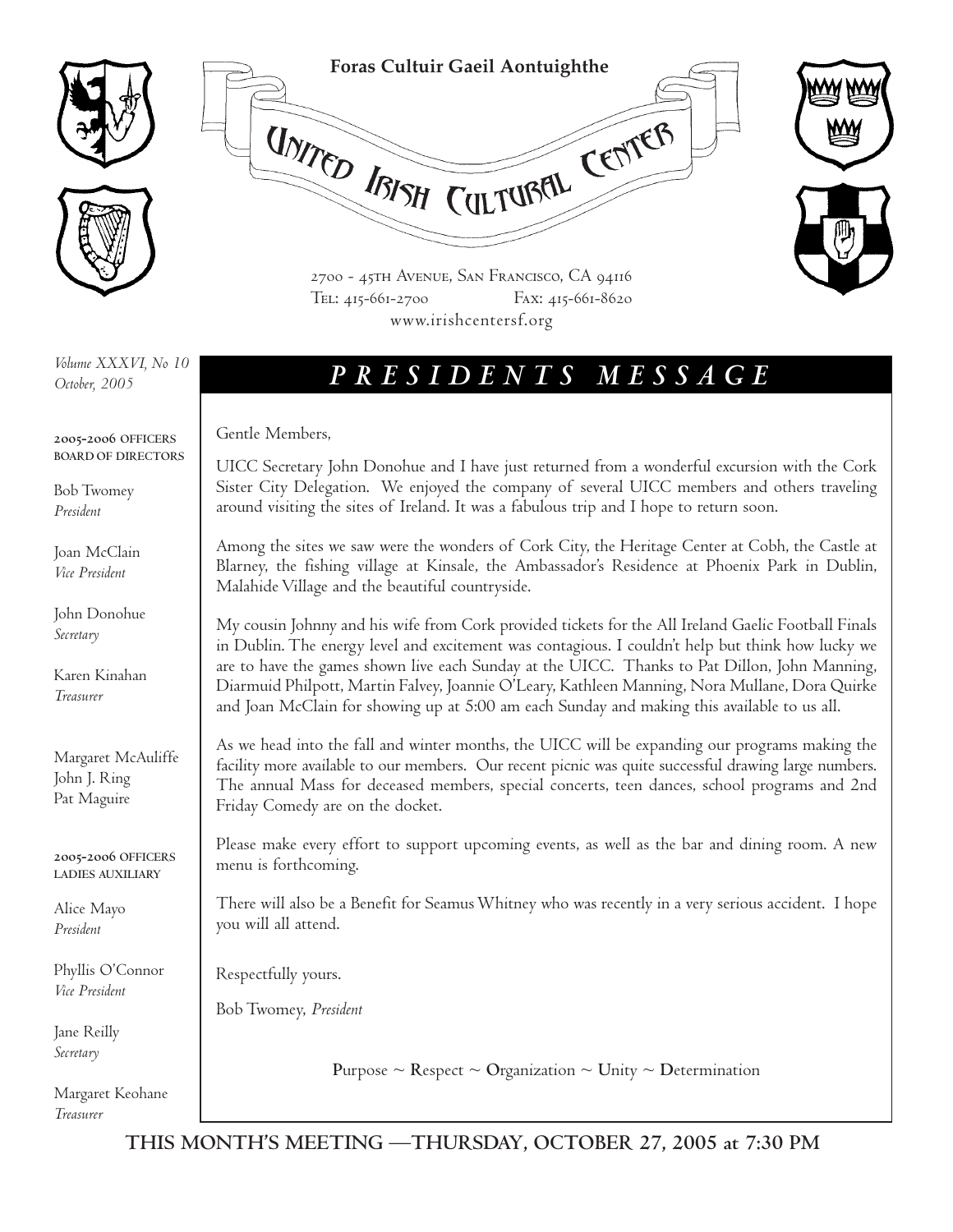



*November, 2005*

**2005-2006 OFFICERS BOARD OF DIRECTORS**

Bob Twomey *President*

Joan McClain *Vice President*

John Donohue *Secretary*

Karen Kinahan *Treasurer*

Margaret McAuliffe John J. Ring Pat Maguire

**2005-2006 OFFICERS LADIES AUXILIARY**

Alice Mayo *President*

Phyllis O'Connor *Vice President*

Jane Reilly *Secretary*

Margaret Keohane *Treasurer*

**Foras Cultuir Gaeil Aontuighthe** UNITED IBISH CULTUBEL CENTER



2700 - 45th Avenue, San Francisco, CA 94116 Tel: 415-661-2700 Fax: 415-661-8620 www.irishcentersf.org

## *PRESIDENTS MESSAGE Volume XXXVI, No 11*

*"We grow great by dreams. Dreamers see things in the soft haze of a spring day or in the red fire of a long winter's evening. Some of us let these great dreams die, but others nourish and protect them; nurse them through bad days till they bring them to the sunshine and light which comes always to those who sincerely hope that their dreams will come true."* 

*~ Woodrow Wilson*

Gentle Members,

The United Irish Cultural Center was once a dream…a dream nourished and protected by involved members of the Irish Community. Our beautiful facility is testament to the dedication of those members who provided the sunshine and light to make that dream come true. The nourishment continues through the efforts of volunteers serving in official capacities on standing committees or serving behind the scenes by participating in programs and attending events.

The Board of Directors is working hard to meet our fiduciary responsibilities and get us through the bad days. Recommendations made during the annual audit are being addressed by the Joint House Committee comprised of the Board, Finance, Audit and Operation Committees. The Irish Center will have a Procedures Manual by December 1.

We are formalizing job descriptions for paid staff and volunteer committees. This should eliminate the uncertainty as to who is responsible for what within the Irish Center organization. A new phone system is in place. Some may not adjust easily, but I assure you changes will be made in a compassionate, respectful and thoughtful manner with the long term well being of the Irish Center being our highest priority.

The Irish Center must change to generate involvement and patronage from all of our members. Targeted programs and events are being developed to expand the demographics of our membership. The "one size fits all" model has not hit the mark 100% with anyone. Short and long term plans for remodeling the Irish Center are underway so it is better equipped to serve all of our members.

We can no longer focus only on special events. Hosting events is an important and necessary function for producing current and future revenue but there is a perception the Irish Center is a only a place to go for events. Therefore, many of our members come to the Irish Center just a couple of times a year.

Accomplishing these tasks will bring more light and sunshine to the Irish Center but it's up to all of us to nourish and protect our Irish Center. We must build consistency and loyalty by reinventing the Irish Center with a new "alive and well image". Bring a friend to lunch on Thursday….or 2nd Friday Comedy…or to have a drink and play cards. Check out our events at www.irishcentersf.org... email a friend and invite them to the Irish Center.

Slán go fóill, Bob Twomey, *President*

**Purpose ~ Respect ~ Organization ~ Unity ~ Determination**